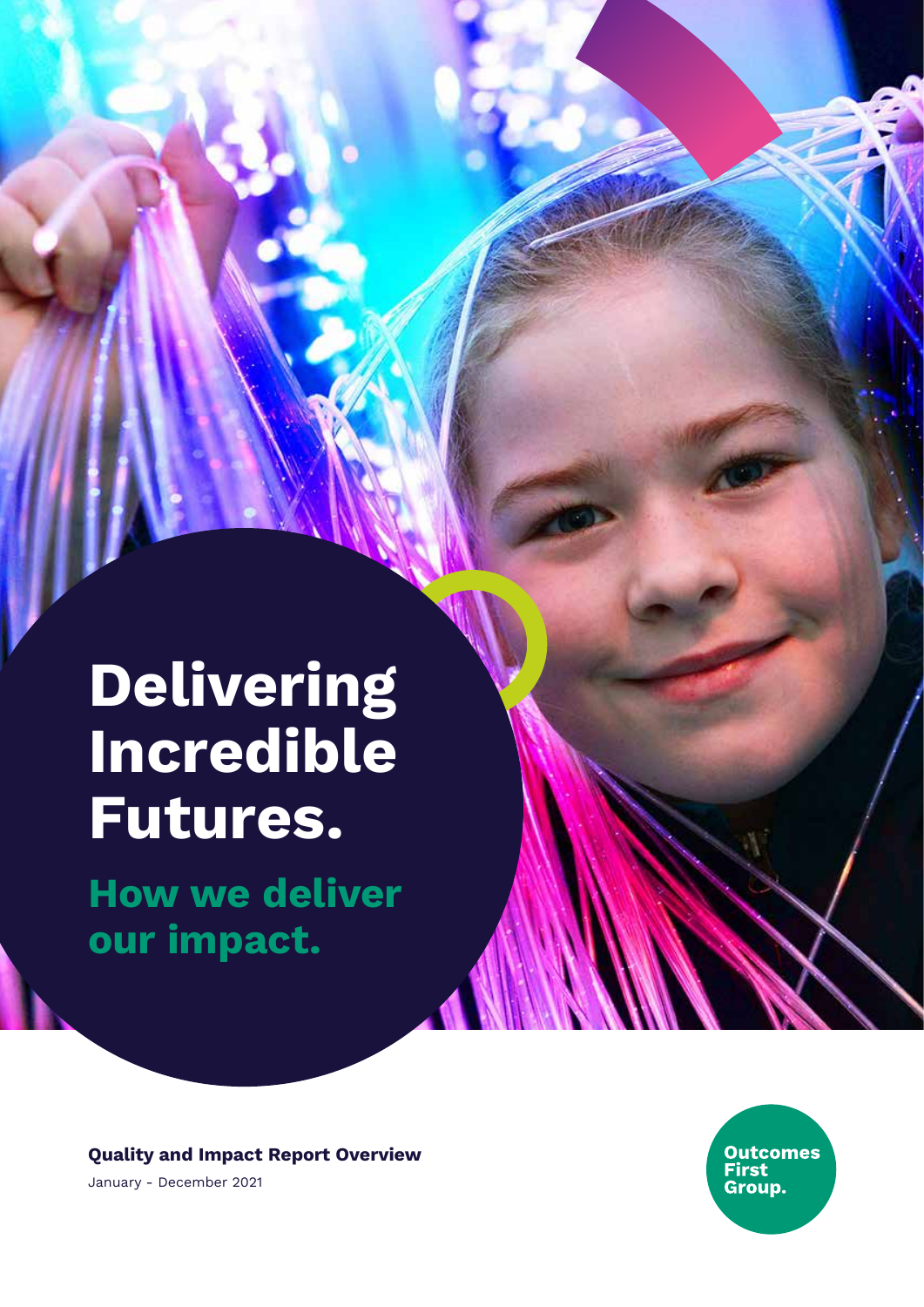

#### **Quality and Impact Report Overview**

January - December 2021

Please scan the QR code to find out more about our impact.

## **Quality and impact are at the heart of what we do.**

As the UK's leading specialist provider of education, therapeutic care and fostering services, quality and impact are at the heart of what we do. We are an organisation that believes in transforming lives for the better, embracing communities and working together to help vulnerable children, young people and adults dream big and achieve more.

We're passionate about making a difference to those we support, educate and care for.

**Using our online tool, " My Youth Voice, we ask for feedback from our children and young people to understand how they think and feel. "**



This report is a summary and celebration of our impact against our vision to build incredible futures for vulnerable children, young people, and adults in the UK by empowering them to be happy and make their way in the world.

I'm hugely proud of the ways in which our entire team has responded to the challenges over the last year. We've all learned to adapt to the ever-changing conditions, and we've continued to grow and welcome new services into our Outcomes First Group family.

A sense of security is always important, with **97%** feeling safe, and **95%** saying they have someone to talk to when they feel upset, worried or angry.

Numbers like these are a tribute to our entire team, and while we always aim to innovate and improve, they're a welcome manifestation of the vision and values that always drive us forward.

**David Leatherbarrow** Chief Executive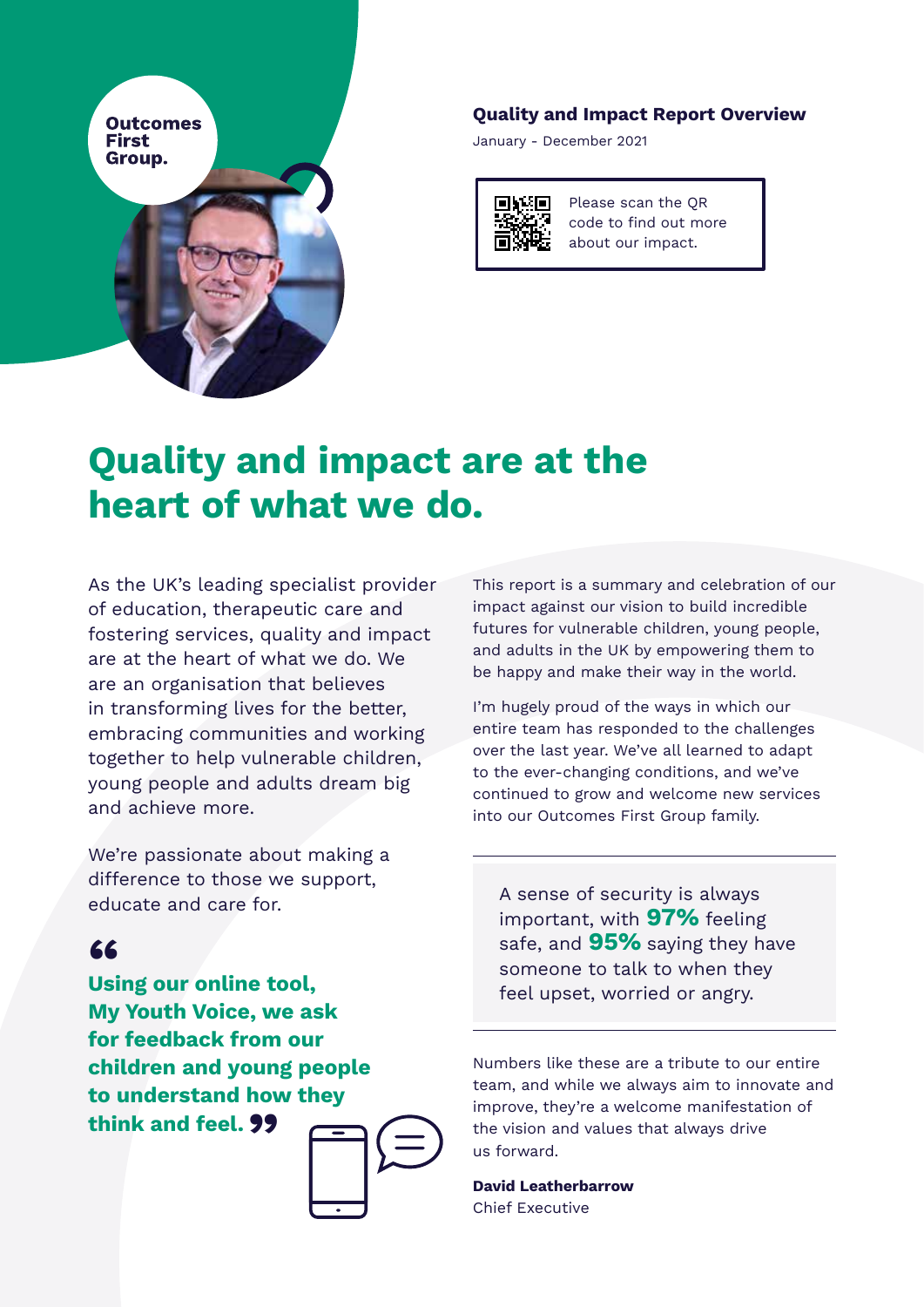## **Our Impact In Numbers**





Our fostering agencies created over

4,000

homes for children and young people



Our schools supported the education of over 2,000 children and young people

#### **Therapeutic parenting**

We're proud that our therapeutic parenting programme is now accredited by the British Psychological Society.



Over **7,000** of our colleagues and foster carers have completed the Introduction to Therapeutic Parenting.

#### **We're UK leaders**

We're **OFSTED's** highest performing large provider.

> **91%** of our services are rated good or outstanding.

#### **Rated good or better...**

**100%** of our fostering agencies

**83%** of our children's homes

**93%** of our schools

**96%** of our adult settings

#### **The Duke of Edinburgh's Award**

**Over 100** young people were working towards a Duke of Edinburgh's Award during 2021.

**30 achieved an award at bronze or silver level.**

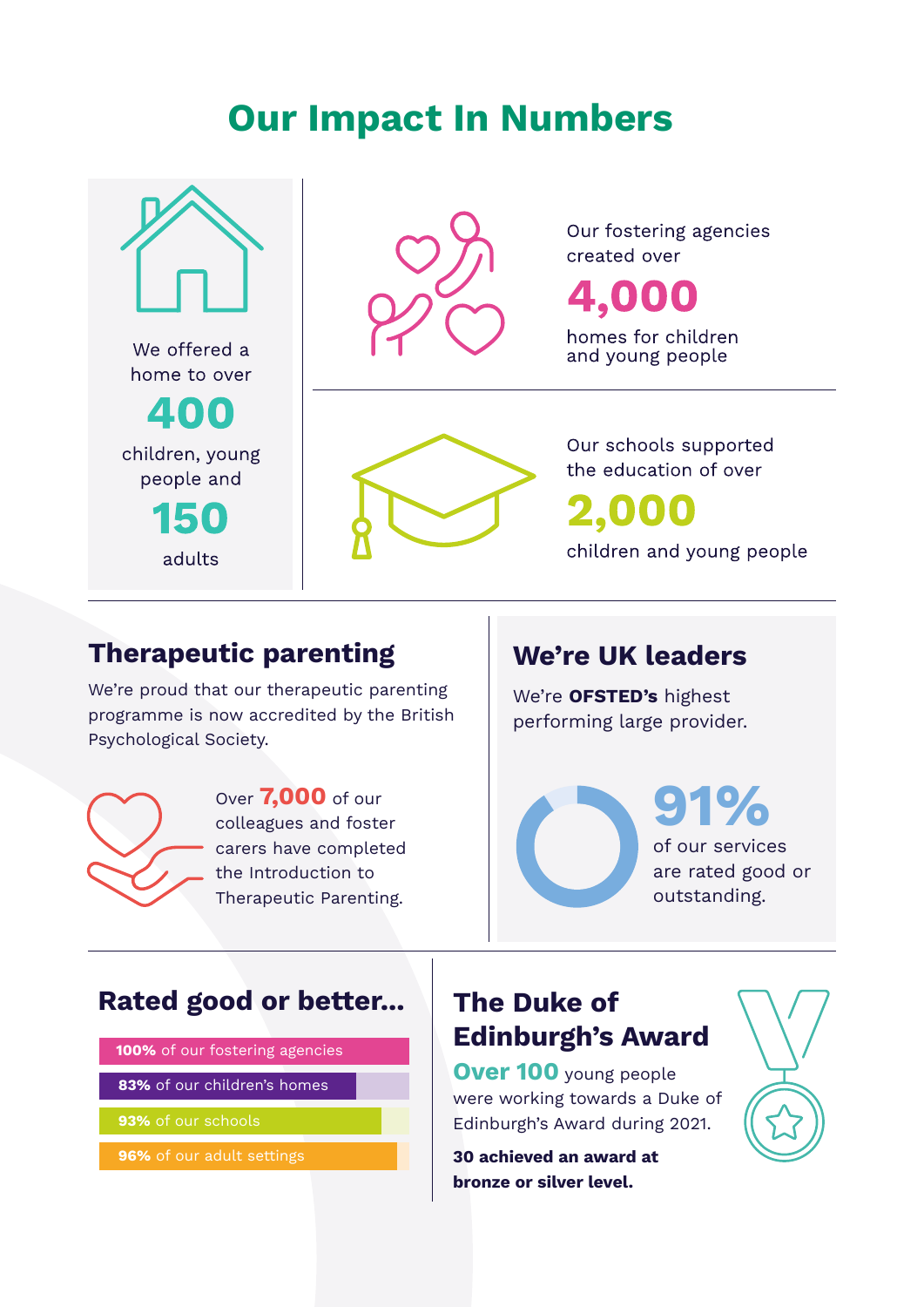



**National Fostering Group is our nationwide network of local fostering agencies.**

By supporting foster parents to create safe, secure, nurturing environments, we give vulnerable children and young people the great start in life they deserve.

#### **98%** across all qualifications entered at age 16 **examination pass rate**

The pass rate for all English qualifications entered was **98%**

Across all Mathematics qualifications entered, the pass rate was **100%**

**85%** of young people in Year 11 achieved an English GCSE

**85%** of young people in Year 11 achieved a Mathematics GCSE

**69%** of young people achieved a GCSE in English, Mathematics and Science





**The children and young people in our fostering network faced another year of educational disruption due to the pandemic, but they worked really hard and achieved a wonderful set of outcomes.**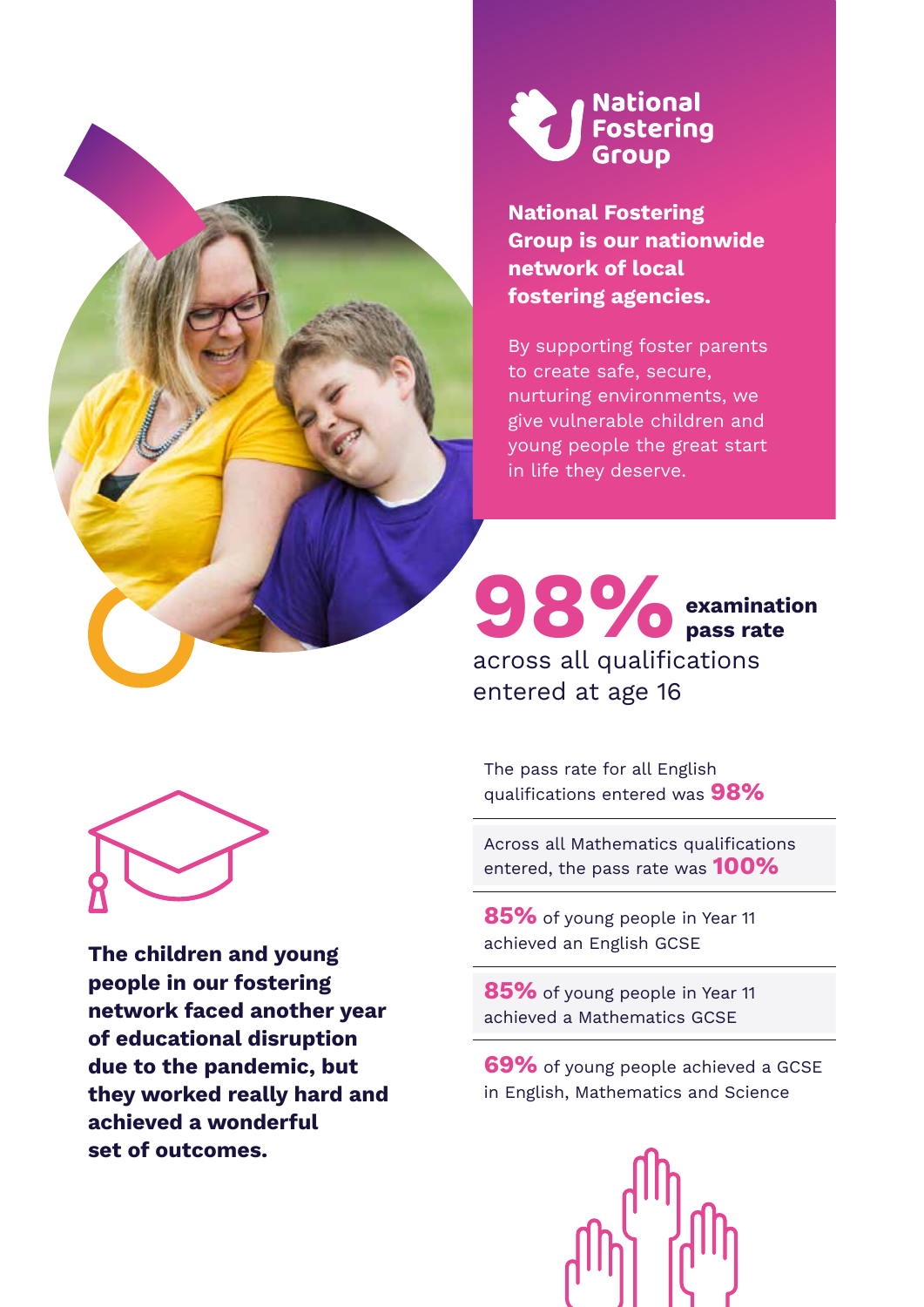#### **Acorn Education And Care**

**Acorn Education and Care is our group of specialist SEMH and complex needs schools.**

Through schools, residential homes and other services, we tailor our care to each individual, empowering them, their families and communities to enjoy fulfilling, rewarding lives.



**It was a year of amazing educational attainment across all our schools - both within Acorn Education and Care, and Options Autism.**

20 students achieved Scottish Nationals in our Scottish schools

Pass rates for Grade 4+ and Grade 5+ increased in our English schools

**93%** of students passed both English and Mathematics

Over **600** qualifications were achieved overall



of 9, 8 and 7, in a variety of subjects.

### OptionsAutism

**Options Autism manages our specialist nurseries, schools, colleges and adult services for autistic individuals.**

Options Autism supports children, young people and adults to achieve their own personal success. From the moment we meet them, everything we do is tailored to them. We empower them to flourish and live happy lives with all the support and encouragement they need.